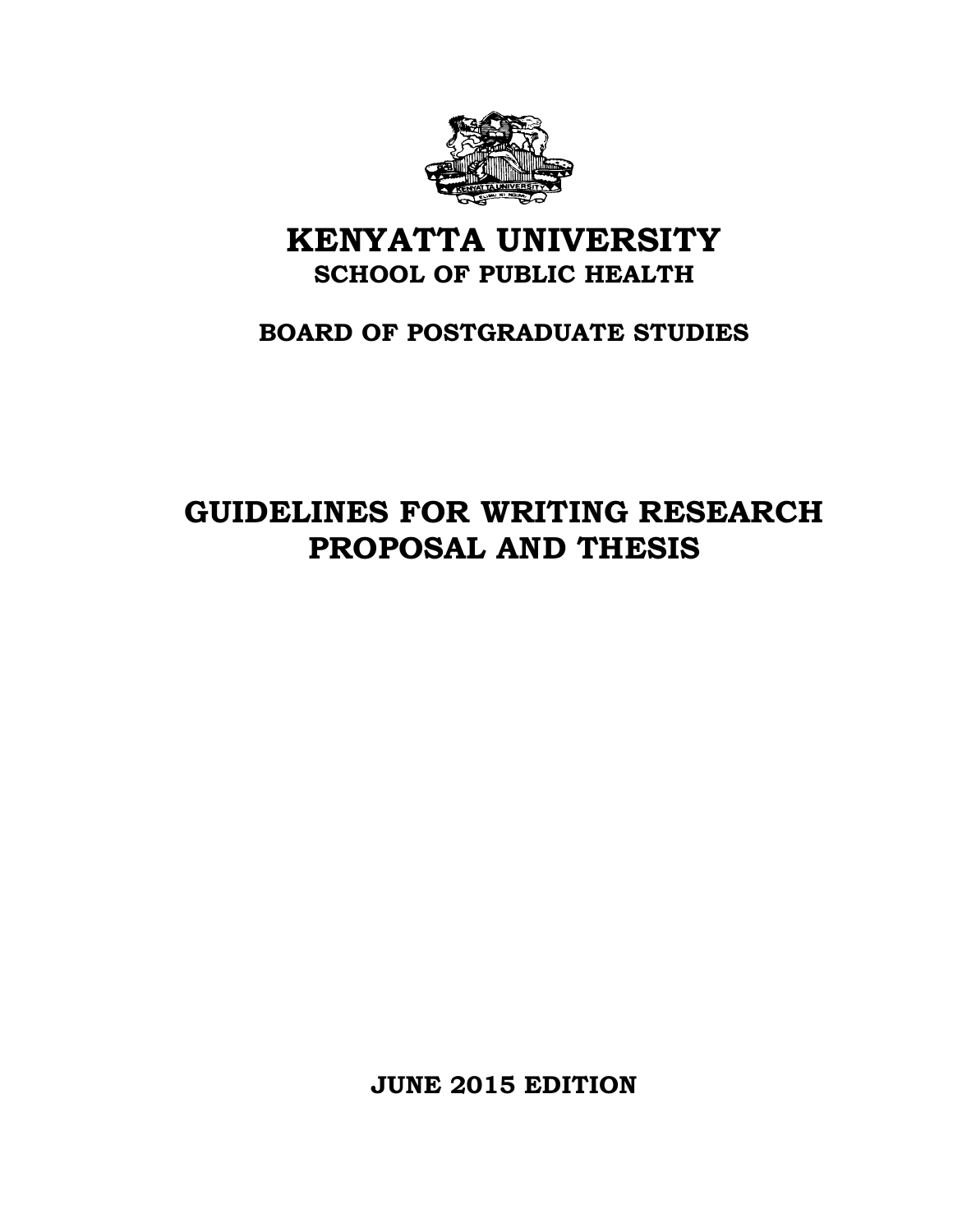# **PREAMBLE**

This working document is a general guide for students to write research proposals, projects and theses.

This document also will help supervisors in guiding postgraduate students in matters related to research preparation, thesis production and project work.

In addition, the document explains ways of maintaining quality supervision among postgraduate students and their supervisors (see section 9 – 12). It also hints on how students registered for Graduate Courses in this school can complete their courses within the stipulated two years. This is only possible if the students and supervisors work hard and in an enabling environment. How this environment can be obtained has been described and explained in the document (see 9 and 9.1, a  $\&$  b).

In order to produce an agreeable guide, it is proposed that SHS, BPS and the Dean of the School exhaustively discuss this document.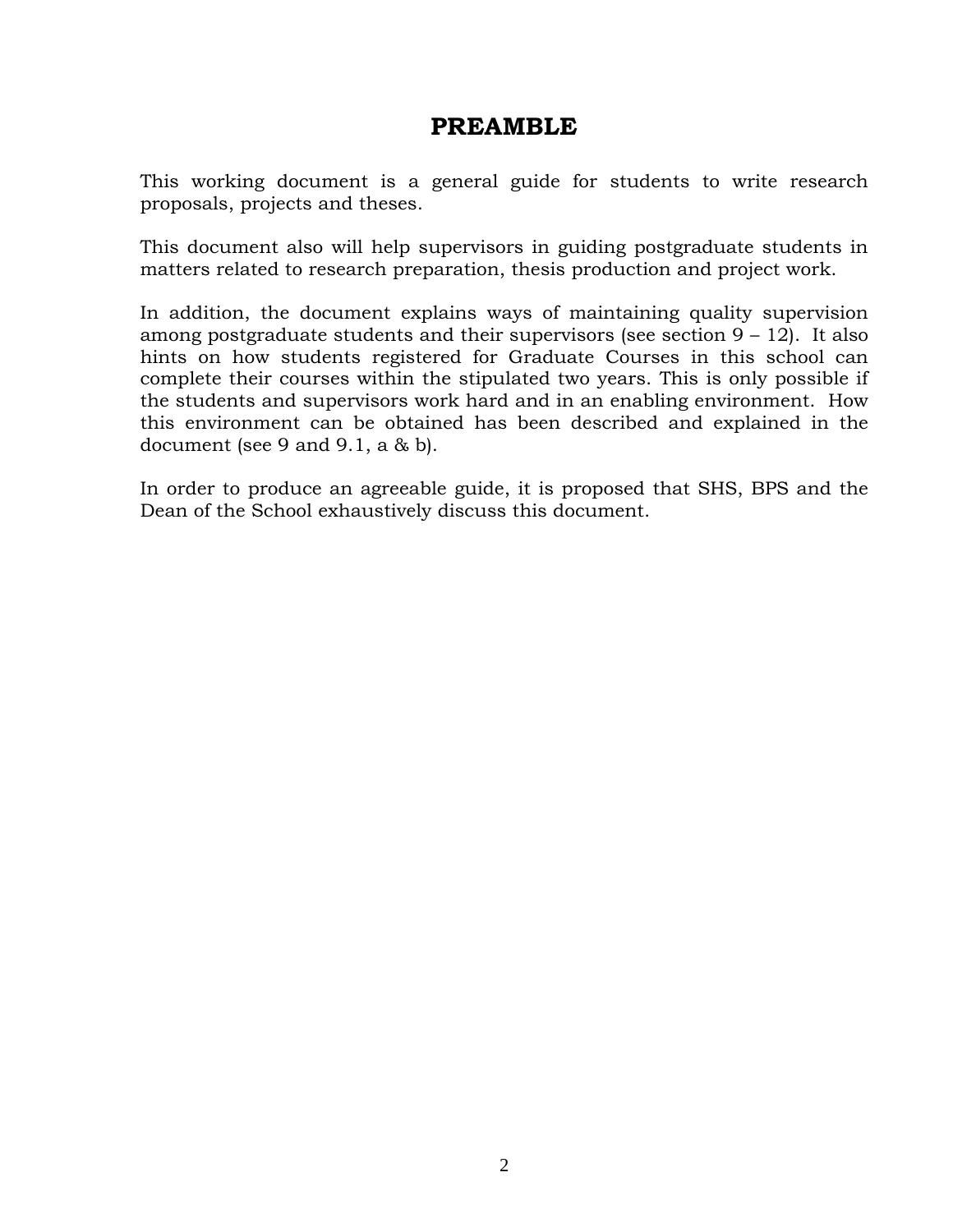# **1. GENERAL INFORMATION AND UNIVERSITY GUIDELINES ON ACADEMIC RESEARCH PROPOSALS AND THESES OF HEALTH SCIENCE TYPE**

#### **1.1 Supervision**

Every Department shall formulate and execute its own policy on the identification and allocation of supervisors. In principle, every student will have 2 supervisors. The lead supervisor shall be from the Department where the student is registered. If no suitable supervisor is available from the Department, a Supervisor could be sourced from within the School of Public Health. Beyond the School, a supervisor could be sought from any Department in the University so long as the person identified is in the candidate's area of study. If at all a third supervisor will be incorporated justification must be given.

# **1.2 Responsibilities of Supervisors**

As principle resource persons to the students, supervisors shall:

- Be available for consultation at least once per month
- Respond to any written materials from their students within at most 2 weeks
- Guide students to relevant literature and their sources
- Link students to researchers working in related fields
- Discuss and critically evaluate the candidate's findings and ideas
- Advice candidates on the form and structure of theses
- Train candidates in the conventions of scholarly presentations
- Advise students on rules governing their specific degrees
- Enhance the quality of a student's work
- Ensure that written reports progress of a student's studies are submitted as required by University regulations
- Ensure that a student presents seminars at appropriate levels are required by the University regulations.

In the absence of a supervisor for a substantially long time, arrangements must be made by the Chairman of Department to ensure continuity in Supervision.

By placing his/her signature on the title page of the thesis, a supervisor is certifying that the thesis represents the work of the candidate that was carried out under his/her supervisor and is ready for official examination.

# **1.3 Role of SPH – BPS**

With the decentralisation of proposal development and review at Departments, SPH – BPS will be concerned with:-

- Clearing and forwarding of proposals to University Graduate School (GS), strictly adhering to the school's and University's format.
- Receive notices of submission endorse external examiners and appoint examination board members.
- Attend to other matters that have bearing on postgraduate studies and that are within its mandate e.g. scrutinising new or revised academic programmes.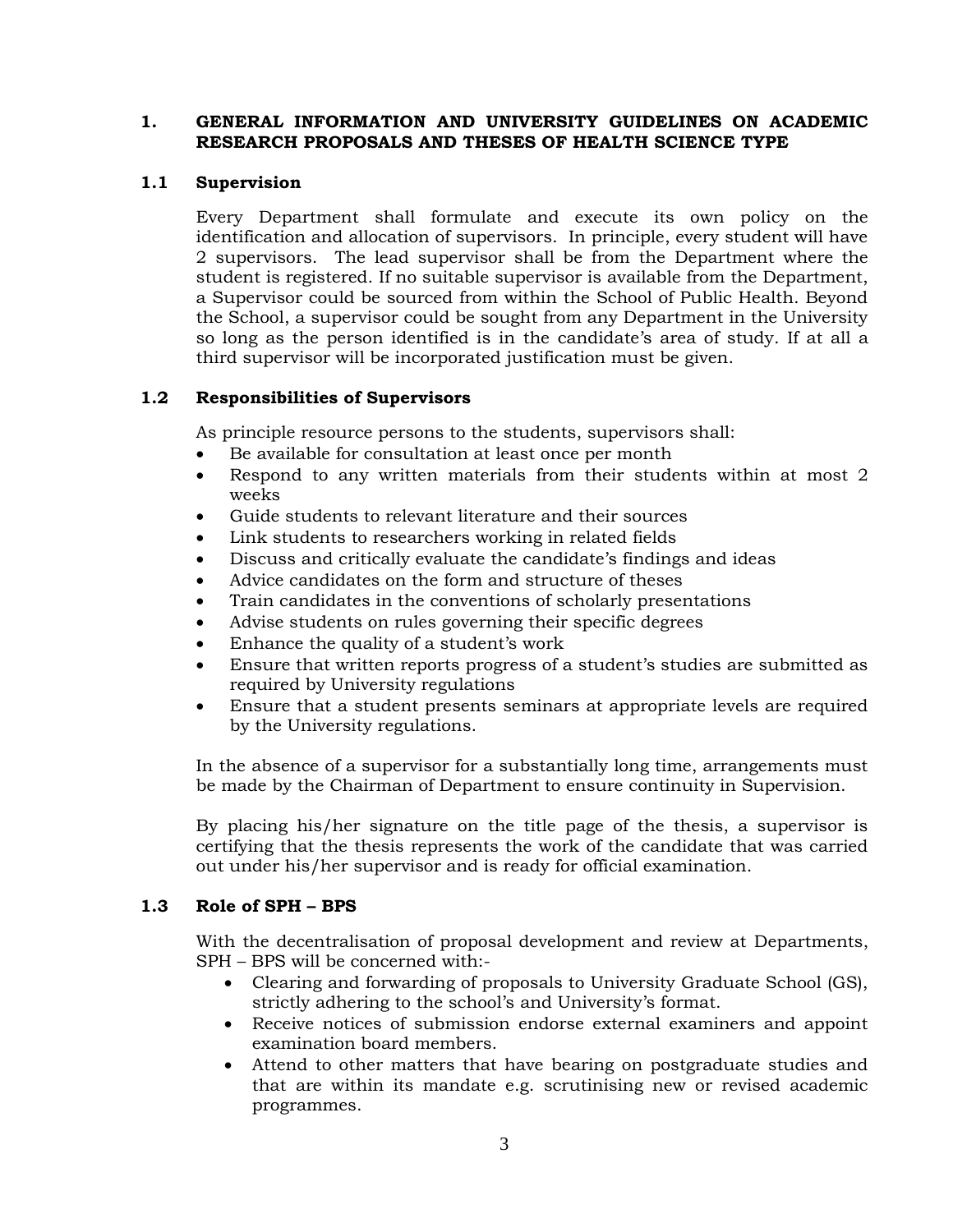# **2. PROPOSAL FORMAT**

# **2.1 Introduction**

This guide is written with the awareness that some students have hitherto experienced difficulties in writing proposals and theses. The main weaknesses are:-

- i. Unfocussed proposal titles leading to internal/inconsistence and therefore rejected by School of Graduate Studies (SGS).
- ii. Unclear statement of the problem
- iii. Incoherent literature review
- iv. Unclear study design and choice of methods of data analysis.

# **2.2 Content**

# **(a) Cover Page**

The cover page will be bear page number. All wording should be singled-spaced Items will be arranged on the following sequence:

- TITLE should be focused, informative and not more than 20 words
- Full names of student followed by highest qualification in standard abbreviation in brackets.
- Registration number of student below the name
- Name of Department

Then follows the writing:-

"A research proposal submitted in partial fulfilment of the requirements for the award of the degree of (specify, eg. Master of Science, Doctor of Philosophy] in the School of Public Health of Kenyatta University."

# **(b) Student Declaration Page (page ii)**

To have the following writings:

"This proposal is my original work and has not been presented for a degree in any other University." Then the student signs above his/her name ad registration number, followed by the date.

e.g. (Signature) Signature ………………………………………… Date ………………………… Name Kinyoi, Daniel Mumo E55/9307/2004

Supervisors: This proposal has been submitted for review with our approval as University Supervisors.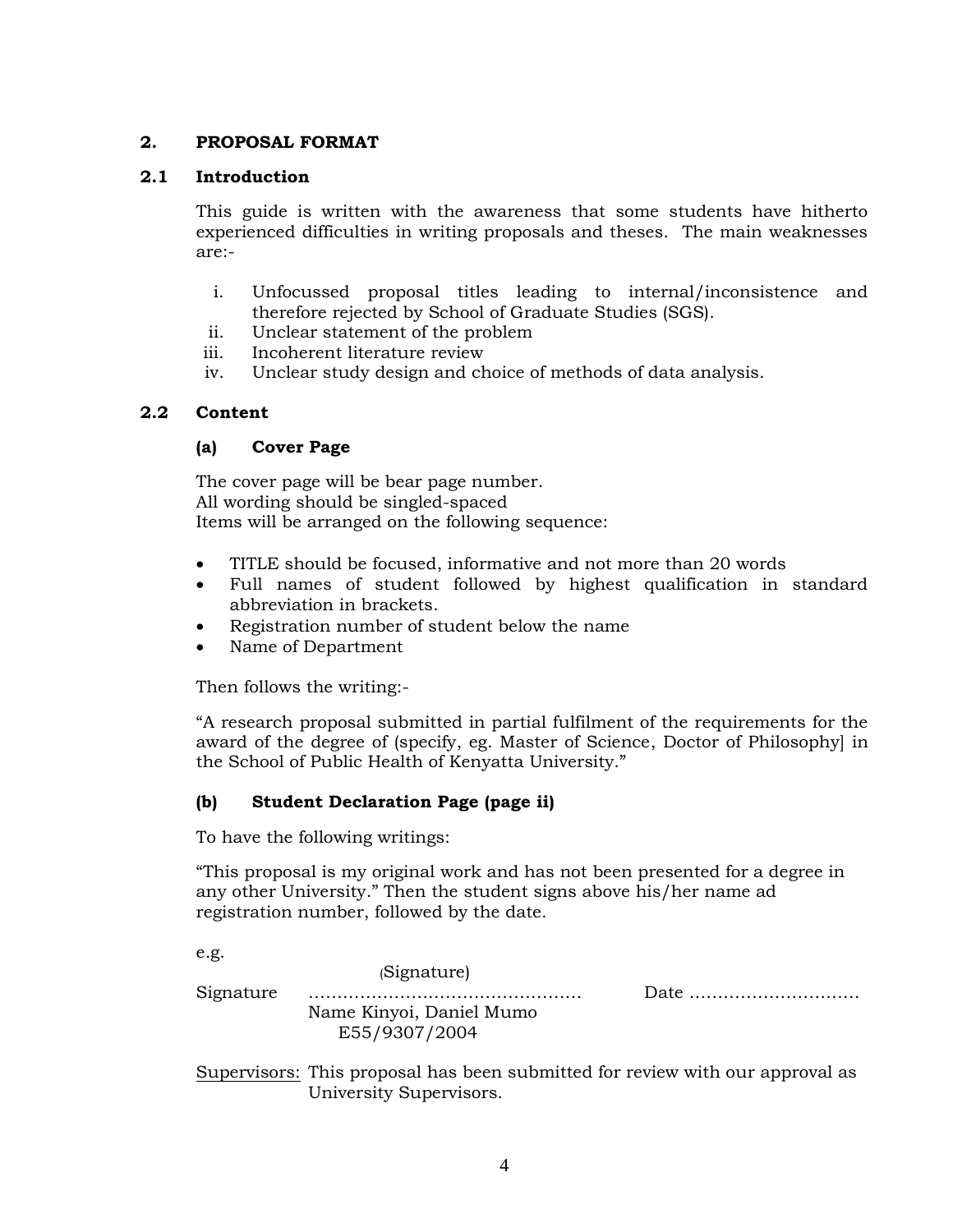The supervisors, each with starting with main, sign above at least two of their names written in full, together with their respective departments.

For example,

|    | Signature                               |      |
|----|-----------------------------------------|------|
|    | Prof. Ephantus Kabiru<br>XYZ Department | Date |
| 2. | Signature                               | Date |
|    | Dr. Otieno Ochieng<br>XYZ Department    |      |

# **(c) Abbreviations and Acronyms**

Abbreviations and acronyms need to be given because they may be found in the proposal.

# **(c) Definition of Operational Terms, Limitations, Scope etc. These are important to guide the reader**

# **(d) Abstract**

All proposals must have an abstract, which should not exceed one page; should be single-spaced and not paragraphed. The abstract should consist of precise spectrum of the entire proposal including opening sentences, the main objective, methods (including data analysis) and justification. It should give an overview of the proposal.

# **3. FORMAT OF MAIN BODY**

Each major section e.g. INTRODUCTION should start on a separate page. All sub and sub-sub sections should be in lower case (not capital letters)

# **3.1 CHAPTER I - INTRODUCTION**

# **(a) Background to the study**

Gives overview of the study focusing on the Title of the work to be done. It should contain minimum literature review. This section should be maximum one and half pages

# **(b) Problem statement**

The problem should be identified as pertaining to the study area.

# **(c) Justification should address why the study in the specific site.**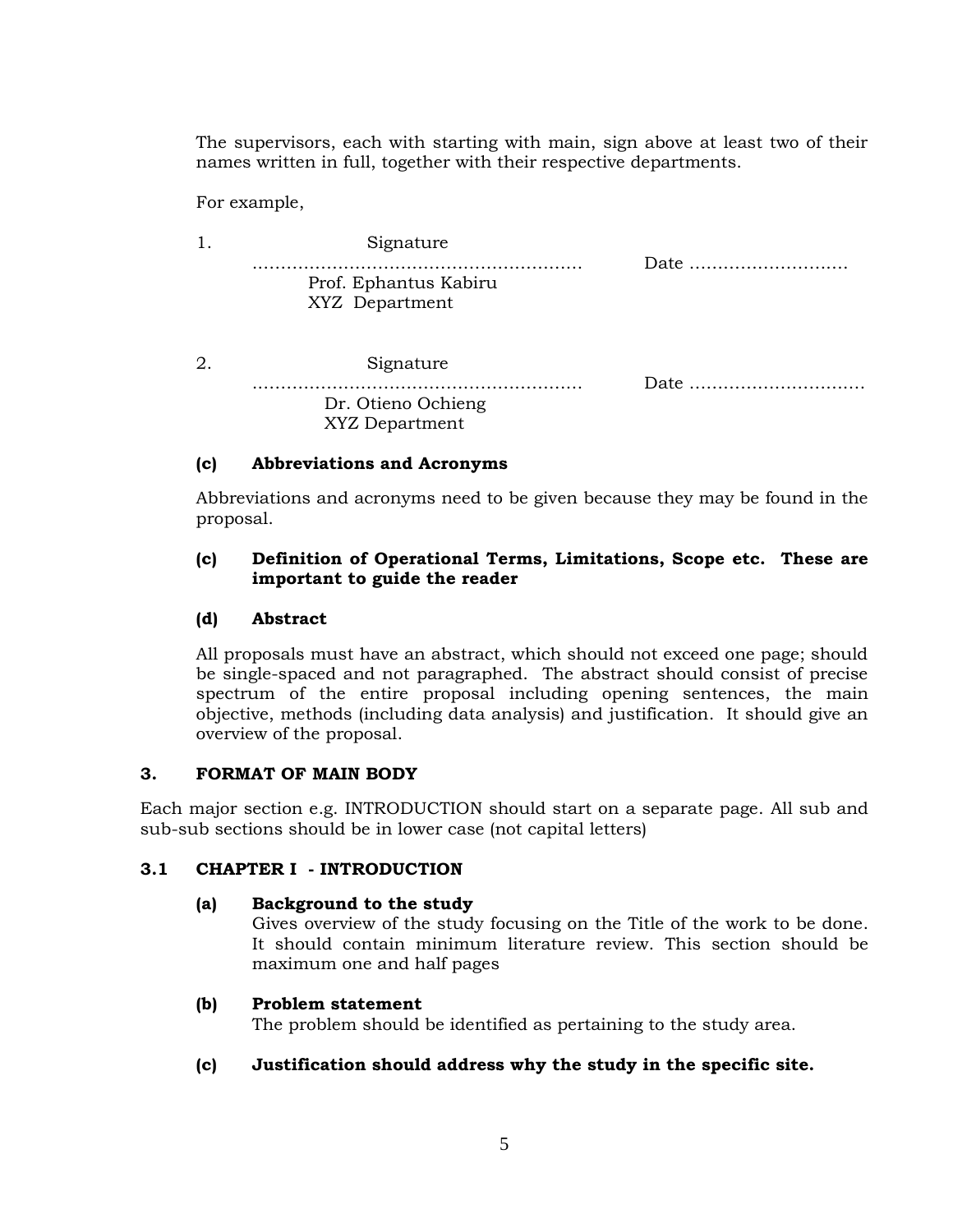| (d)<br><b>Research Questions</b> |  |
|----------------------------------|--|
|----------------------------------|--|

To relate to objectives and testable

**(e) Hypotheses**

# **(f) Objectives**

Should be clearly stated and achievable

# **(g) Significance and Anticipated Output**

To explain the benefits and the beneficiaries of the findings of the study

# **(h) Delimitation and limitation**

Gives the extent to which the study will be carried out

# **(i) Conceptual/Theoretical Framework**

This section depicts the concept as pertaining to the study. It is a broad picture of the connection between the elements of the study. A figure is usually included to capture the concept.

# **3.2 CHAPTER II - LITERATURE REVIEW**

The student should demonstrate evidence of understanding the current research on the subject under investigation and show clear gaps in knowledge that will be discussed. Appropriate themes for this chapter can be developed using conceptual framework content. Thus, relevant themes to the study and derived review should be consistent with the requirements of the title (internal consistency) and aspects of the introduction e.g. background to the study. Extraneous material should be avoided.

# **3.3 CHAPTER III - MATERIALS AND METHODS**

This Chapter highlights methodological details appropriate to the study. Thus:

# **(a) Research Design**

State and justify the chosen design

# **(b) Variables**

Explain the independent and dependent variables

# **(c) Location of the Study**

State where the study will be done (locate) and why it was chosen

# **(d) Study Population**

Describe the study population; describing specifically who will be part of the study. Keep in mind the UNIT of measurement

# **(e) Sampling Techniques**

Explain clearly the methods that will be used to select the sample.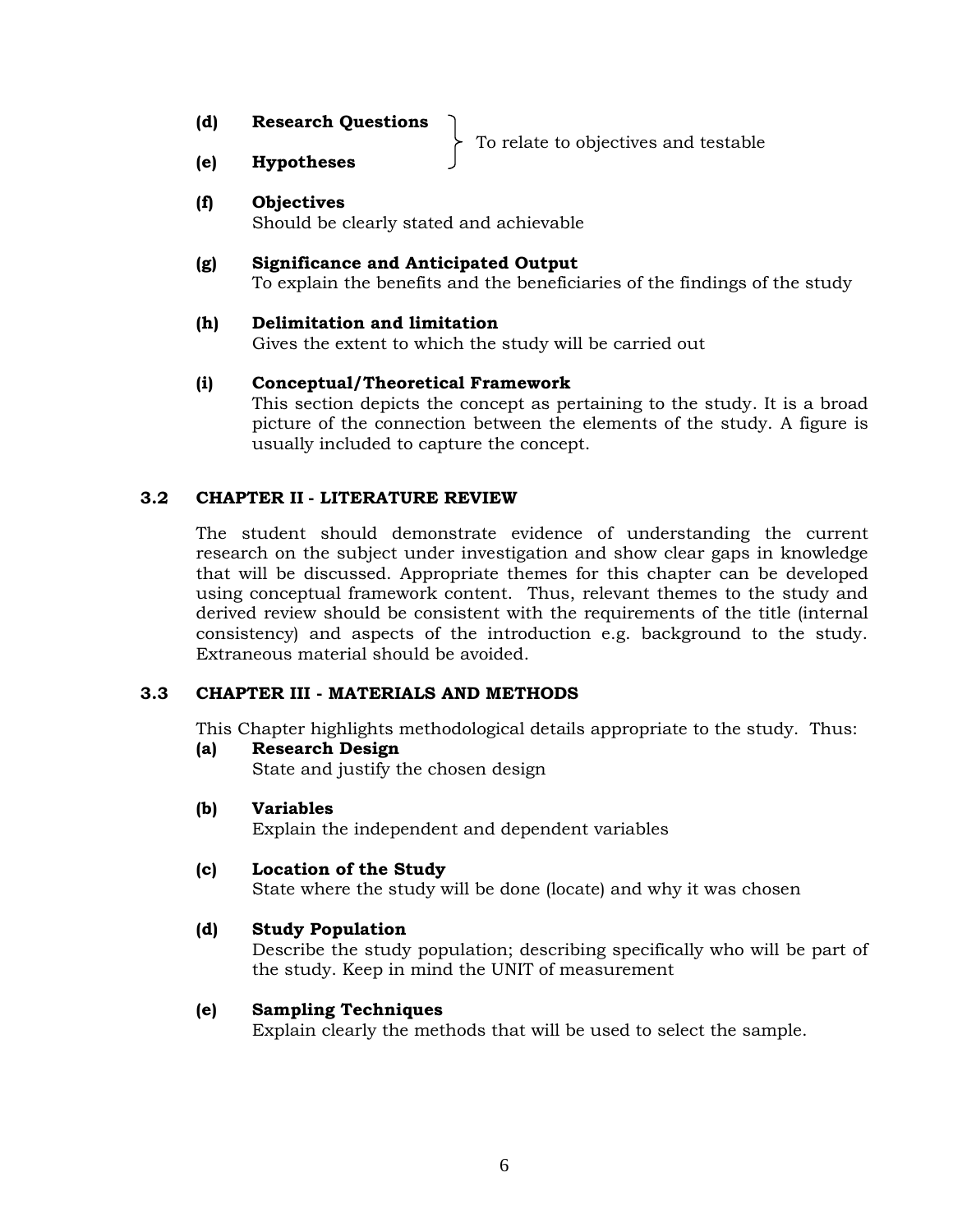# **(f) Sample Size Determination**

Describe how the sample size will be computed invoking the formulae to be used.

#### **(g) Construction and Research Instruments**

Explain the instruments that will be used in the study and how they will be constructed

#### **(h) Pilot Study and Pre-Testing**

Describe how piloting and pre-testing centres will be selected. [This will depend on the type of study].

# **(i) Validity**

Explain how the validity of the instruments will be established

# **(j) Reliability**

Show and explain how the reliability of the instruments will be established N.B. IF using standardized test, quote test and existing validity and reliability levels

# **(k) Data Collection Techniques**

Explain clearly how data collection will be done

# **(l) Data Analysis**

Explain the methods that will be applied in analyzing the data.

#### **(l) Logistical and Ethical Considerations**

This section must be done in conformity with Ethical Review Committee recommendations. The proposal will be submitted to an Ethical Review Committee before approval for commencement of the study.

#### **3.4 REFERENCES**

References should be single spaced and listed alphabetically in the reference list. For citation within the text the format of author and year of publication is recommended as APA system in conformity with the KU format.

#### **APPENDICES**

Will include such items as work plan, budget, maps, questionnaires, etc. numbered sequentially.

# **4. PROPOSAL PRESENTATION DETAILS**

#### **(a) Typing**

- **4.1** All proposals in the School of Public Health should be typed in font 12(Times New Roman) on A4 size paper, double spaced, and on one side of the page.
- **4.2** Page margins will be as follows: left 40 mm (1.5 inches) all other sizes 25 mm (1 inch)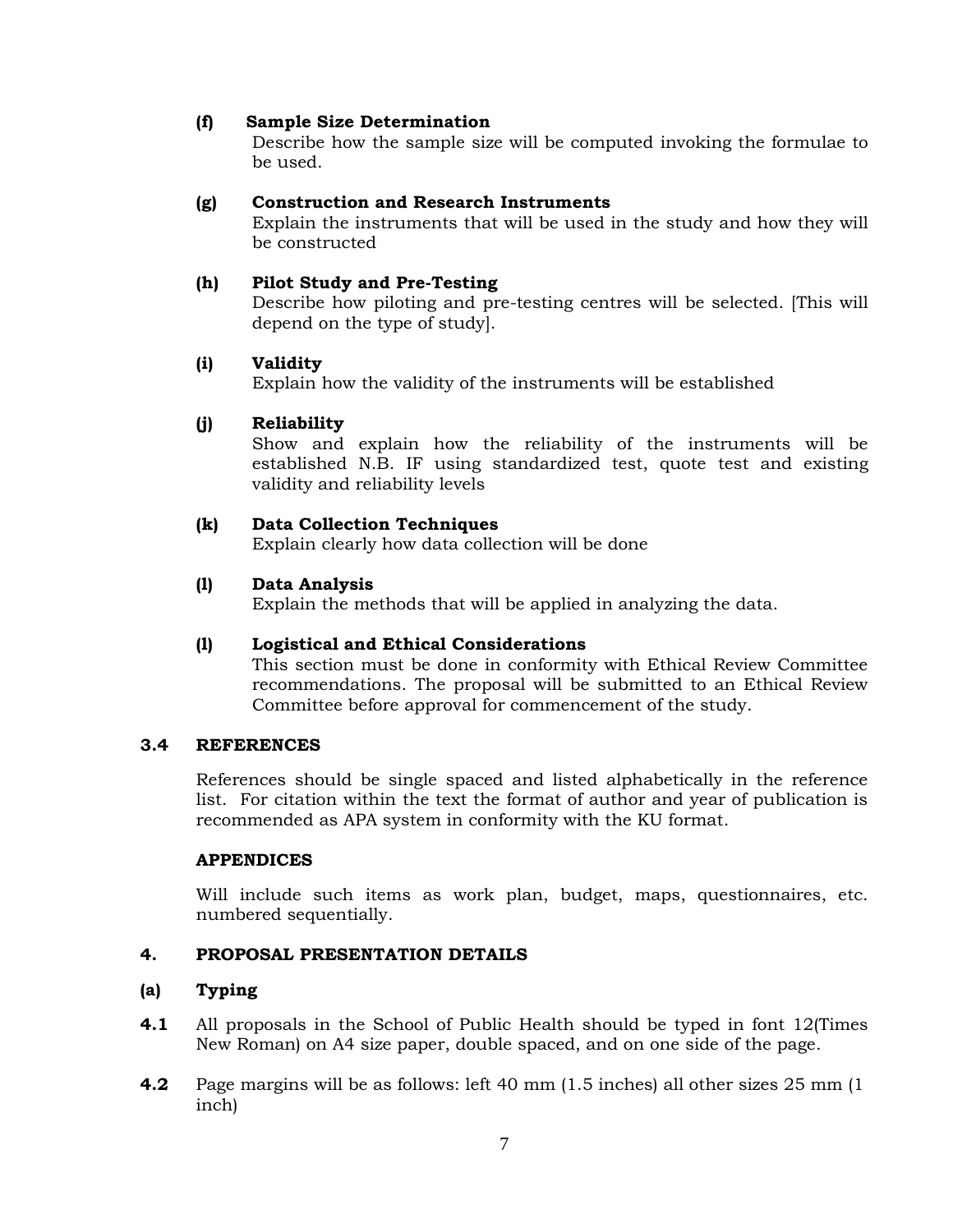- **4.3** Page numbering e.g. 1, 2, 3, etc should be top center and start on the **INTRODUCTION** page. All preceding pages except cover page should have Roman Numbering system (i.e. i, ii, iii, etc)
- **4.4** The proposal should not exceed 20 pages for a masters thesis and 30 pages for Ph.D. thesis, excluding references and appendices
- **4.5** Pagination: From title page Abstract page, the numbering will be in Roman lower case numbers (i, ii etc) in a consecutive manner.
	- (a) Note that the text (from Chapter 1 to Appendices) should be numbered consecutively using Arabic numbers, the page number should appear in top centre
- **4.6** Bullets should not be used in the proposal or theses

#### **(b) Tense**

Future tense should be used in writing proposals

# **5. SUBMISSION OF PROPOSAL TO SPH – BOARD OF POSTGRADUATE STUDIES**

Three spiral bound copies, duly signed by the student and all supervisors will be handed to SHS –BPS by the departmental representative to the board.

# **6. PROGRESS REPORTS AND NOTICES OF THESIS SUBMISSION**

All supervisors are expected to sign and endorse the Tracking Record and notice of submission forms.

Abstracts attached to the notices of thesis submission should not exceed one page, must be single-spaced, and should bear the student's name, registration number and the title of the thesis.

#### **7. THESIS FORMAT**

The standard format shall comprise:-

**7.1 Title Page**

Same as in proposal

# **7.2 Author**

Full name of student should appear as it is in the registration form, while the registration number should be written below the name, together with the name of the Department, then follows the writing "A research thesis submitted for the degree of ……..(specify e.g. Master of Science) in the School of Health Sciences of Kenyatta University". Then the date e.g. APRIL 2006.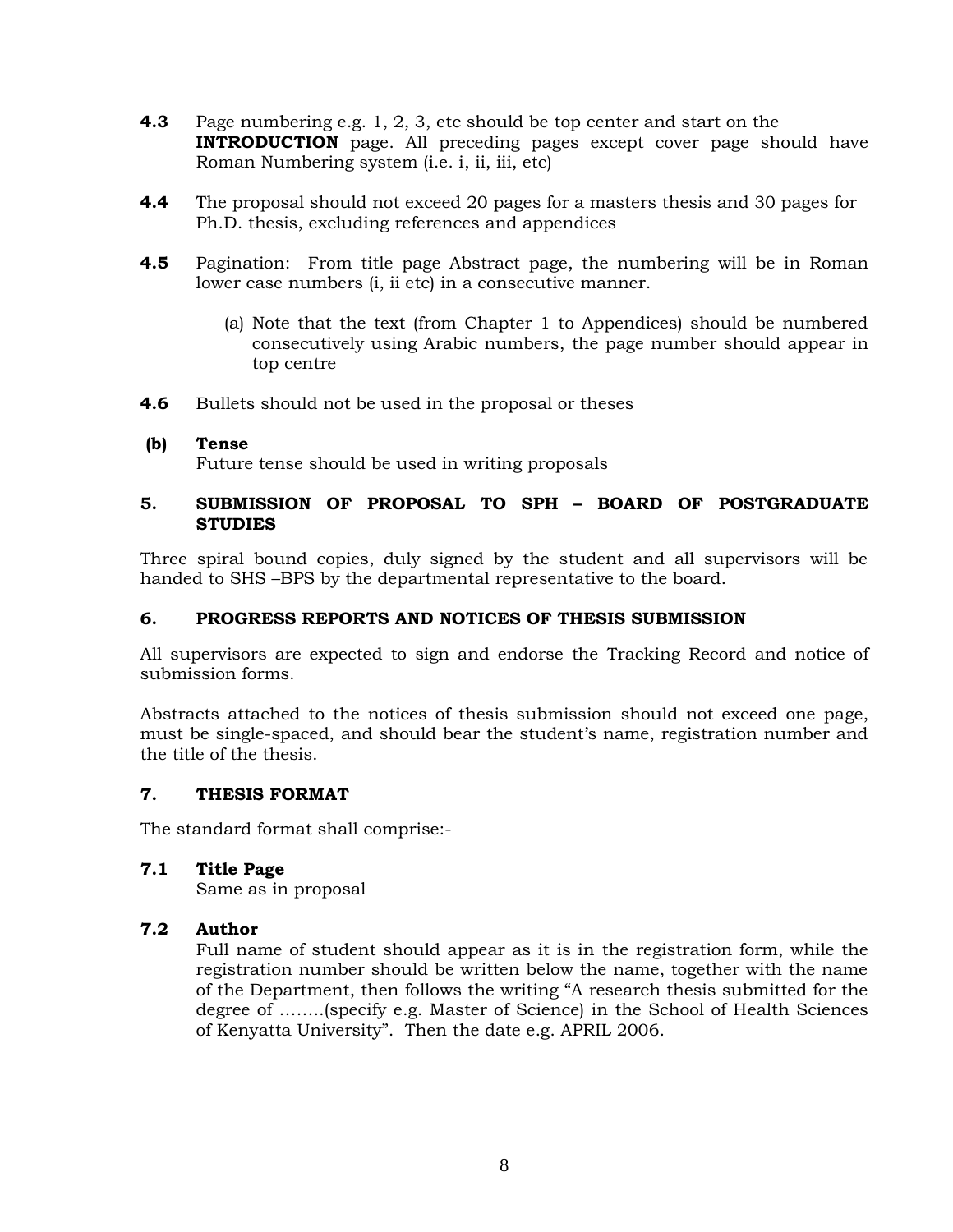# **7.3 Declaration Page**

Should be similar to that in the proposal except that the word "Proposal" is replaced with "thesis", followed by the declaration words "This is my original work ……" (as in the proposal).

# **7.4 Dedication Statement**

Not exceeding 25 words for Masters Thesis and 30 words for Ph.D Thesis. This follows declaration, beginning on a separate page.

# **7.5 Acknowledgement**

This, begins on a separate page, should follow dedication and not exceeding 200 words.

# **7.6 Table of Contents**

This begins on a new page. It should assist the reader to know quickly and clearly, how the thesis is organized. There must be consistence in the use of headings and sub-headings.

# **7.7 List of Tables**

This follows the table of contents, beginning on a separate page. Numbering should be: Table 1.1, 1.2, 1.3 etc for tables on Chapter 1. Similarly Table 2.1, 2.2, 2.3 …… Table 3.1, 3.2, 3.3 ….. Table 4.1, 4.2, 4.3 ….. Table 5.1, 5.2, 5.3 ….. for those in other respective chapters.

# **7.8 List of figures**

This follows the list of tables and on a separate page. Numbering should be figure 1.1., 1.2, 2.1, 2.2, 3.1, 3.2 … etc, according to the chapters.

#### **7.9 Use of Tables, Figures and Plates**

Tables, Figures and Plates may be included within the text or appear on separate pages. If on separate pages, however, they should be placed close to the text, which refers to them.

N.B.

- No table, figure or plate should occupy more than one page. They should also fit within the margins prescribed earlier.
- Each table or figure should have a full caption.
- Tables, figures and plates should be numbered in sequence and be cited by a number in the text (numbering sequence is as shown in the previous section on proposals).
- Photographs should be scanned and printed on A4 paper and on appropriate page.

#### **7.10 Abbreviation and Acronyms**

As it is in proposal

#### **7.12. Definition of Terms**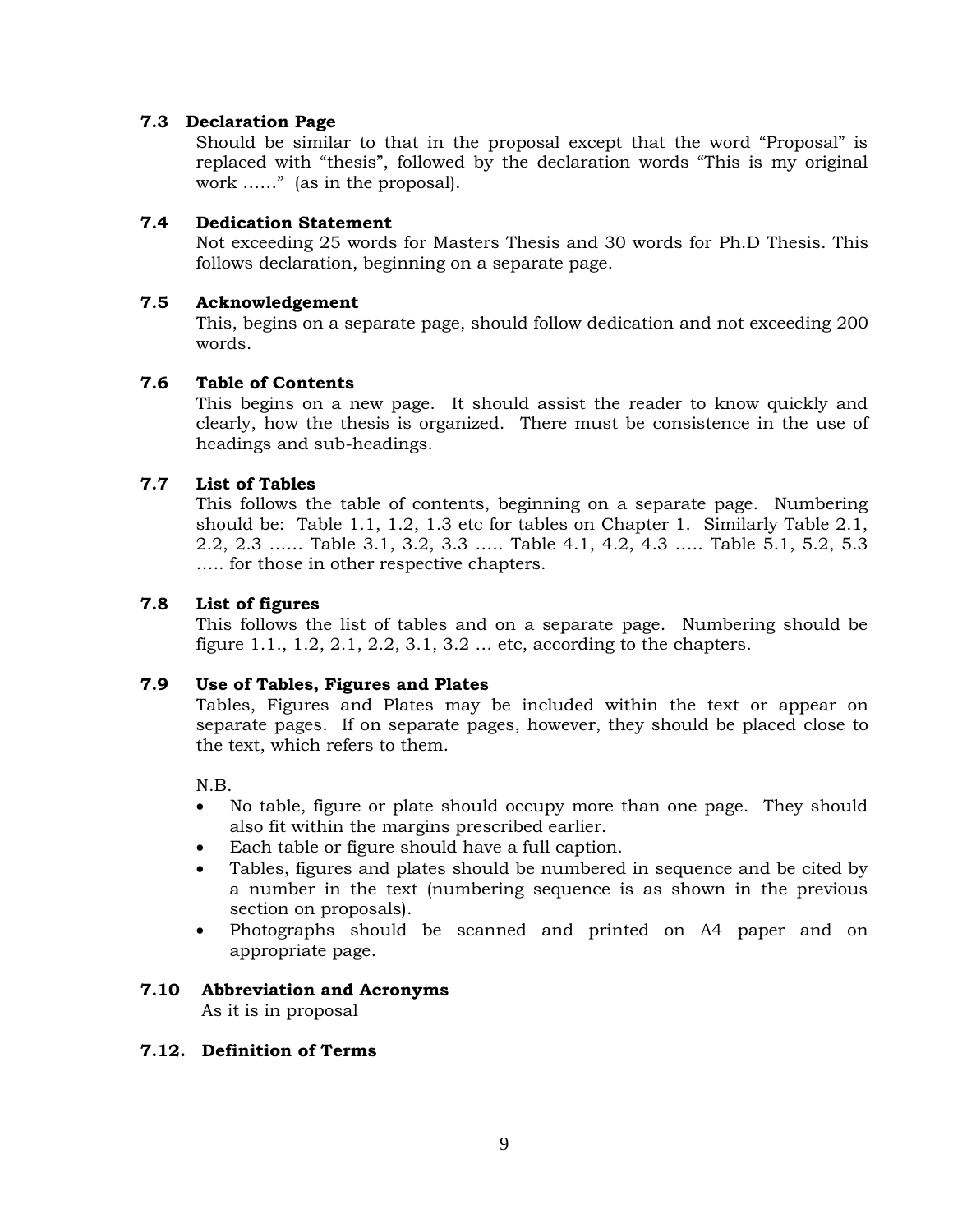# **7.13. Abstract**

As it is in proposal except the tense changes to past.

# **7.14 Chapters**

Chapters I to III have content and form as those described in the section for proposal. The future tense must change to past tense.

#### **7.14.1 CHAPTER ONE: INTRODUCTION**

#### **(a) Background to the study**

This gives specific gaps that were considered to be the root of the problem.

#### **(b) Statement of the problem**

Should be precise and focused. [as in proposal]

#### **(c) Justification**

Should be clearly stated. [as in proposal]

#### **(d) Research Questions and Hypothesis(es)** Should related to the objectives and testable.

#### **(e) Objectives (Main and Specific)**

Should be clearly stated and should be achievable.

# **(f) Delimitation and limitation (optional)**

Specifies the extent to which the study was carried out.

#### **(g) Assumptions (optional)**

Takes care of extraneous factors that may have affected the results of the study.

#### **(h) Conceptual framework and theoretical framework.(optional)**

Gives a conceptualized view of the study. If a certain theory fitted into a study, this should include indication and discussion of the same.

# **7.14.2 CHAPTER TWO: LITERATURE REVIEW**

The student should demonstrate evidence of understanding of current research on the subject under investigation and show clear gaps in knowledge that were addressed. Appropriate themes for this chapter can be developed using conceptual framework content. Thus:-

- 2.1 Introduction
- 2.2 Relevant themes to the study and derived from related literature should be developed and discussed here. The literature review should be consistent with the requirements of the title (internal consistency) and aspects of the "introduction" e.g. Background to the study".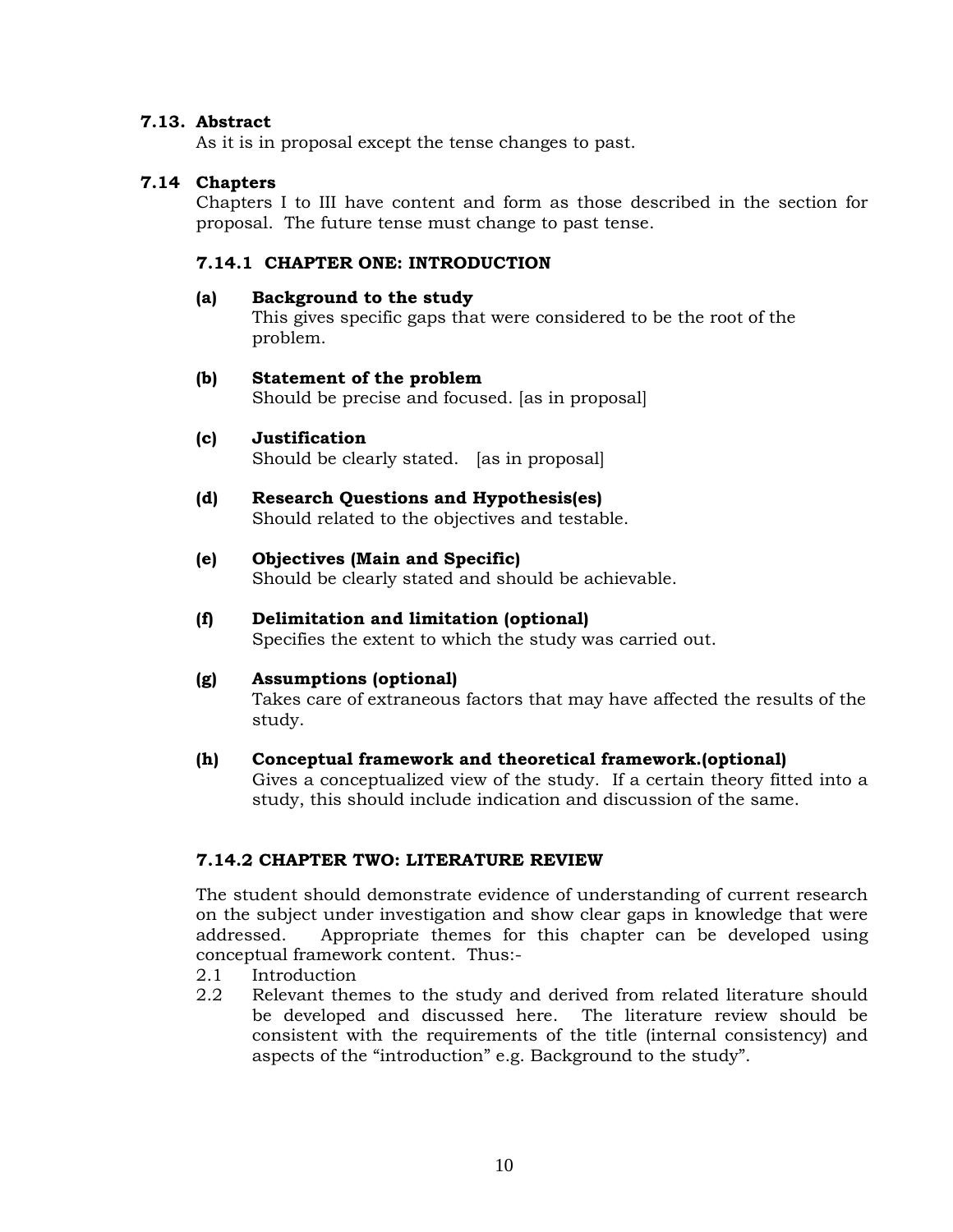# **7.14.3 CHAPTER THREE: MATERIALS AND METHODS**

This chapter highlights methodology details appropriate to the study

**Research Design:** (to be stated as in proposal)

#### **3.1 Variables**

(as in proposal)

# **3.2 Location of study**

(state where the study was due and why it was chosen)

# **3.3 Study Population**

(should describe the population who are subjects in the study)

#### **3.4 Sampling Techniques and Sample Size 3.4.1 Sampling Techniques**

Explanation of the sampling technique for each respondent (subject) to be selected

#### **3.4.2 Sample Size**

Explanation of the sample size and how it was determined

#### **3.5 Pilot Study or Pre-Testing**

3.8.1Description of sharpening of the data collection instrument.

#### **3.8.2 Validity**

How the validity of the instruments were established.

#### **3.8.3 Reliability**

How the reliability of the instruments were established.

# **3.6 Data Collection Techniques**

How data collection was done.

**3.7 Logistical and ethical considerations** Statement of this to be here

#### **3.11: Data Analysis,**

#### **7.14.4 CHAPTER FOUR: RESULTS**

There should be minimum writing in this chapter. Tables, Figures etc should be used to present the data. Discussion should be avoided.

#### **7.14.5. CHAPTER V: DISCUSSION, CONCLUSIONS AND RECOMMENDATIONS**

#### **5.1 Discussion:**

Discuss the results and compare with other similar studies